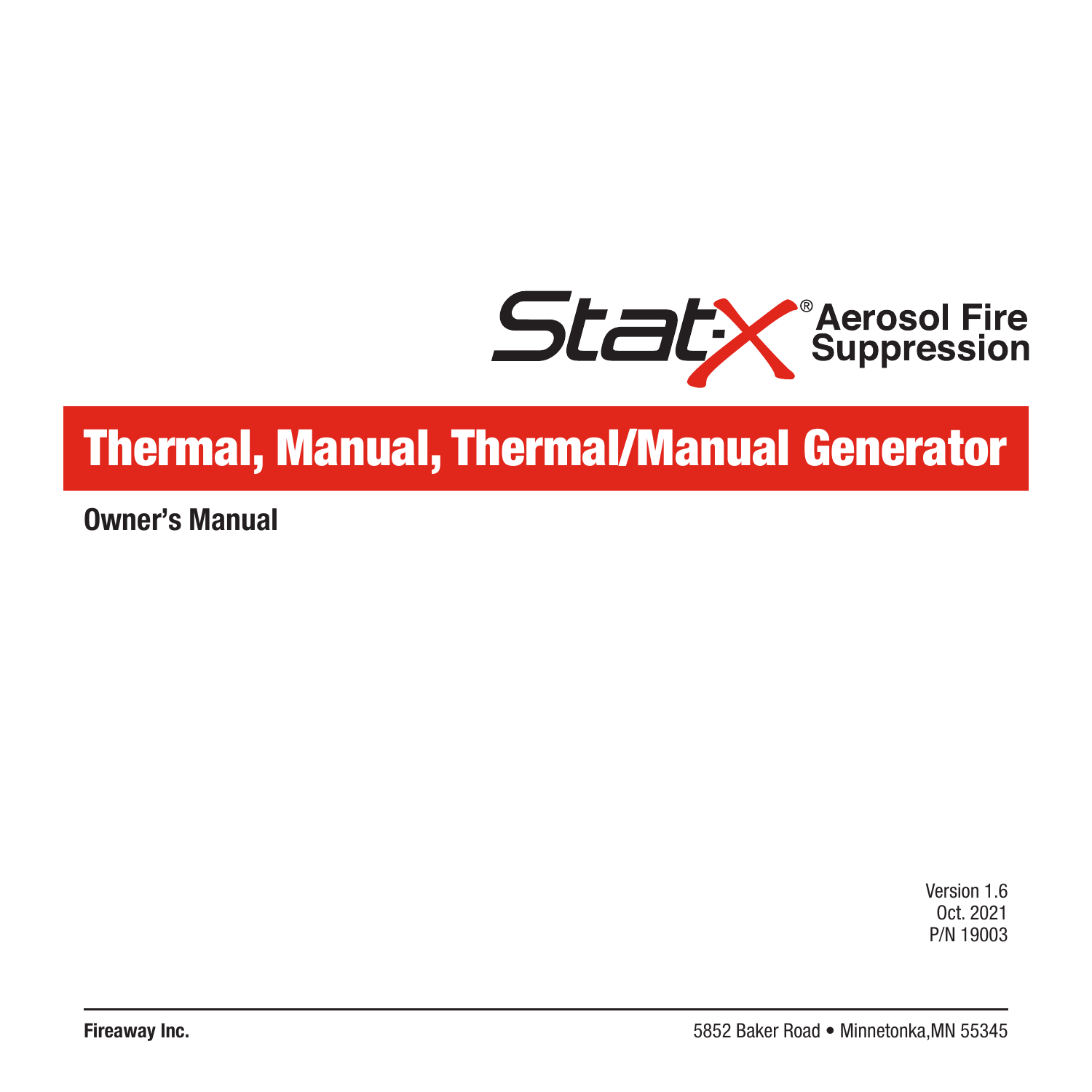

# INTRODUCTION

Thank you for your purchase of a Stat-X® aerosol fire suppression generator. This brief manual is designed to provide you with a general understanding of the product, as well as, general information on installation, operational, and maintenance parameters. **It is not a detailed design, installation, operation, and maintenance manual.** A detailed manual may be obtained by contacting the manufacturer:

> **Fireaway Inc.** 5852 Baker Road Minnetonka, MN 55345 U.S.A. www.statx.com

#### **Stat-X systems are to be designed, installed, and periodically inspected by trained personnel only.**

No modifications are to be made to the installed system without consulting a qualified system designer. A system is made up of units tested within limitations contained in the detailed design, installation, operation, and maintenance manual. The system designer must be consulted whenever changes are planned for the system or the protected area. An authorized installer or system designer must be consulted after the system has discharged.

# SYSTEM DESCRIPTION

### **General**

Stat-X thermal/manual operated units combine an environmentally safe fire suppression agent, specially developed components, and a thermal detection device to provide rapid agent application. The resulting timely suppression of fire may reduce property, facility, and equipment damage. These units are compact and may eliminate the need for expensive pressure vessels, nozzles, and distribution piping associated with other fire suppression systems. The thermally activated generator (with manual release override or manual operation) is strategically placed

within the protected enclosure offering significant space savings over conventional systems.

Stat-X thermal units are designed for total flooding applications in accordance with established design criteria. All installations must meet the requirements of the local authority having jurisdiction.

A single thermal/manual operated unit is used to suppress Class A (surface), Class B, and Class C fires in specific hazard areas, facilities, or within equipment located in enclosed areas and confined spaces where low weight/space to extinguishing capacity is a factor.

Stat-X thermal/manual operated units are used to suppress fires in enclosures where an electrically non-conductive agent is required and where low weight/space to extinguishing capacity is a factor. The fire-extinguishing agent is an ultrafine aerosol, which hangs in suspension for extended periods of time (up to one hour) providing protection against re-flash and clean up.

Stat-X systems are **not suitable** for the following hazards; or, where the following materials may be present:

- Materials, which burn with deep-seated characteristics (wood, fiber, cotton, etc.)
- Electrical equipment operating at over 40,000 V
- Metal hydrides, pyrophoric substances, and chemical substances that smolder and burn without air
- Metal powders (magnesium, titanium, etc.)
- Environments which require devices specifically listed/labeled for installation inside hazardous areas

# **Extinguishing Agent**

The aerosol produced upon activation of the Stat-X generator suppresses fire by a combination of chemical and physical mechanisms similar to Halons without a negative effect on the environment. Because of the aerosol's ultra-fine particle size  $(s$  2 micron) there is a dramatic increase in the surface area interaction between the agent and the fire.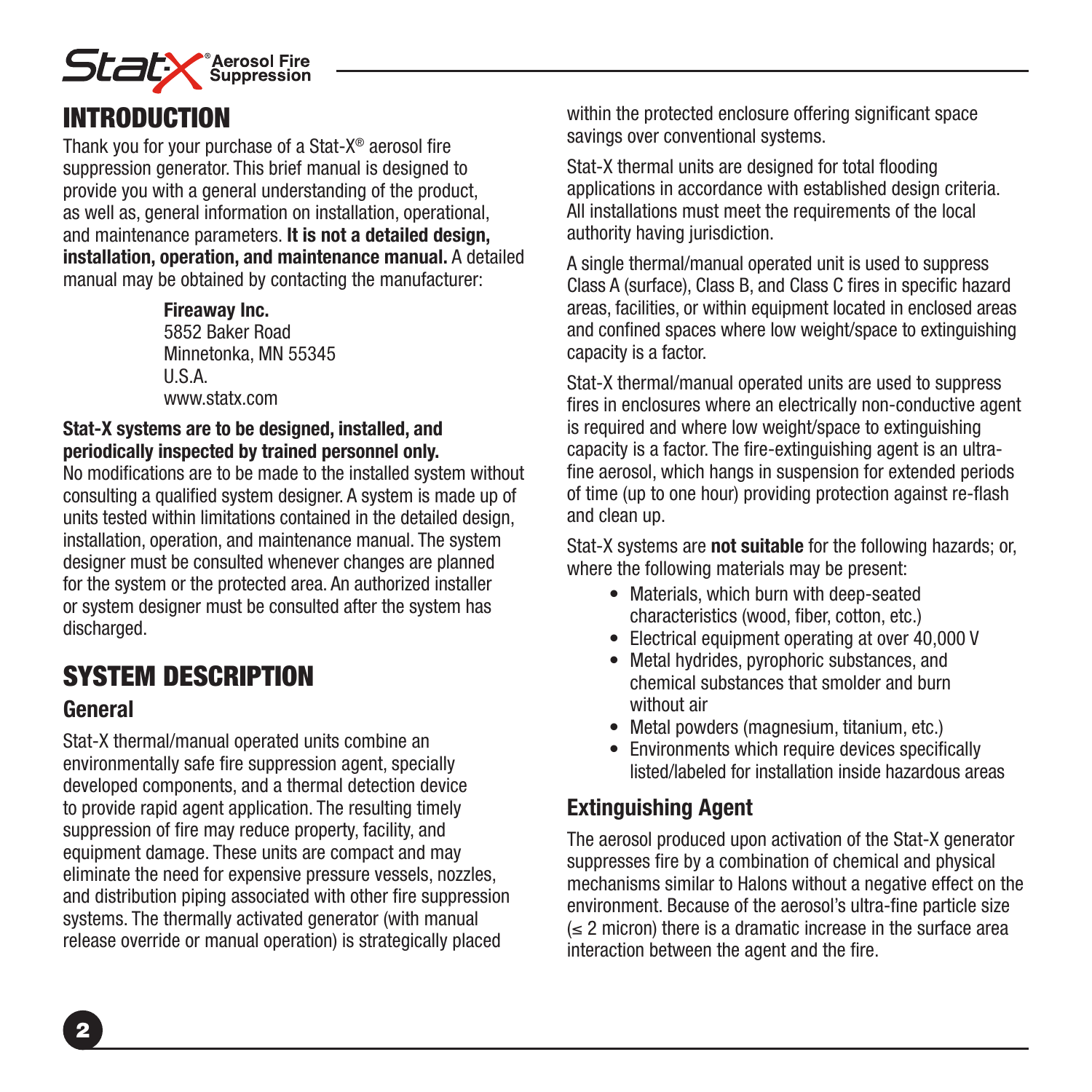Unlike gaseous agents, the aerosol does not decompose in the presence of fire nor does it extinguish by oxygen deprivation. The aerosol is considered non-toxic to humans when applied in normal design concentrations necessary to extinguish most fires; however, certain safety restrictions should be observed when applying and handling the generators. Exposure to the aerosol should be limited and unnecessary exposure to the particulate should be avoided. Exposure to the aerosol is generally of less concern than exposure to the decomposition products of a fire.

**Toxicity:** Tests conducted by Charles River Laboratories (Tranent, Scotland) as well as others have shown that the aerosol does not present a health hazard due to limited accidental exposure at normal design concentrations. Exposures under five minutes are normally considered safe. While the components of the aerosol are not considered toxic at normal concentration levels, ingestion of the ultra-fine particulate may cause short-term discomfort and unnecessary exposure should be avoided. Tests have shown no long-term negative effects from exposure to the aerosol. In addition, the aerosol has a high obscuration factor. US EPA has approved Stat-X for use as a total flooding system for normally occupied spaces.

#### **Stat-X is US EPA SNAP listed for use in normally occupied and unoccupied areas.**

**Residue and Cleaning:** The ultra-fine aerosol discharge remains in suspension for an extended period and can be vented by a fan or air handling system. Aerosol residue, which may have settled on the floor, equipment, or other surfaces. can be vacuumed or wiped clean with a water & acetic acid solution (e.g. vinegar). Settled and agglomerated particulates following an aerosol discharge is initially deliquescent in spaces with high humidity and is soluble in water.

**Operating/Temperature Range:** Stat-X thermal manual units are approved to operate within a temperature range of -40°C to +54°C. Generators are sealed with a non-permeable

membrane and are unaffected by fluctuations in humidity and temperature. Accelerated aging tests have shown the generator's charge maintains its viability for more than 15 years under conditions ranging from  $-40^{\circ}$ F ( $-40^{\circ}$ C) to  $+130^{\circ}$ F (+54ºC) and cycled relative humidity levels up to 95%.

### **Generator Housing Clearance**

**Generators must never be installed to discharge directly on walls or equipment being protected, as this will cause agglomeration of the aerosol in the vicinity.**

| <b>Model</b> | <b>Clearance from Combustible Materials</b> |      |  |
|--------------|---------------------------------------------|------|--|
| 30T          |                                             | 0.25 |  |
| 60T          |                                             | 0.25 |  |
| 100T         | 13                                          | 0.50 |  |
| 250T         | 13                                          | 0.50 |  |
| 250MT        | 13                                          | 0.50 |  |
| 500T         | 13                                          | 0.50 |  |
| 1000MT       | 13                                          | 0.50 |  |

**Other Safety Considerations:** The aerosol discharged into the hazard area upon activation of the generator is relatively "cool." **However, the aerosol stream as it leaves the generator may be above 100°C** for a short distance from the outlet of the generator. Maximum temperatures are realized only in the last seconds of discharge. Each model has a required installation clearance distance specified as its "C-Zone" (see page 4). Steps must be taken to ensure generator placement complies with this installation requirement. The generator housing is **approximately 90°C immediately after discharge** and care should be taken if handling the post-discharge generator prior to its cooling to ambient temperature.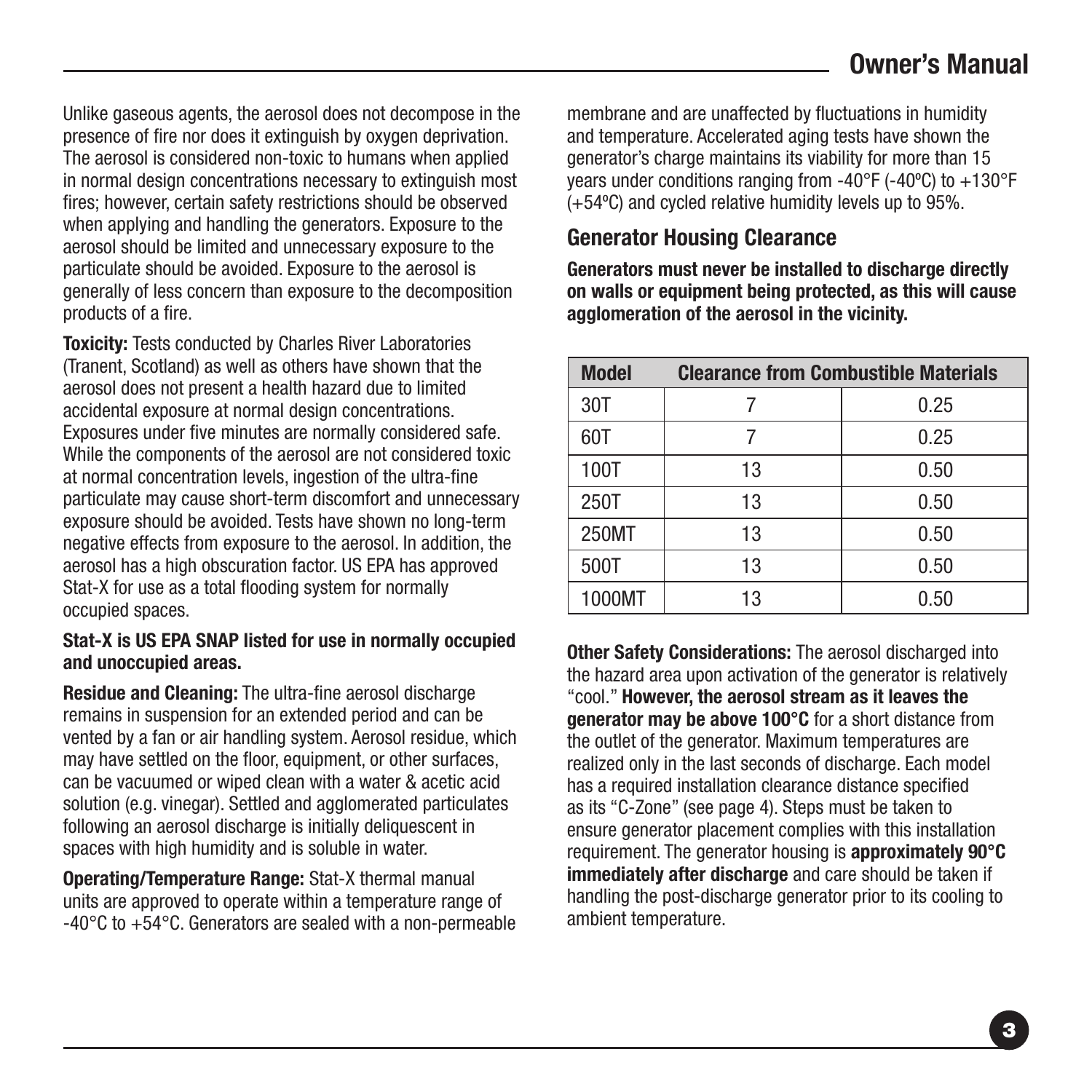

# INSTALLATION

### **Facility Considerations**

**General.** Stat-X generators must be installed to facilitate proper operation, inspection, testing, and any other maintenance as may be necessary. Equipment must not be subject to mechanical, chemical, or other damage, which could render the equipment inoperative or ineffective. Equipment must be installed in accordance with all applicable regulations, standards and the contents of the manual.

**Significant Obstructions/Agent Distribution:** In cases where there is a large ratio of fixed equipment to total volume, or where the protected equipment is located in such a way as to present a barrier to the free flow and distribution of aerosol throughout the hazard area, the use of a larger number of smaller aerosol generators may be more suitable. This will allow for strategic placement of the aerosol generators and improved distribution characteristics throughout the protected area.

#### **WARNING**

**AEROSOL GENERATORS CONTAIN A FLAMMABLE SOLID ELEMENT AND MUST ONLY BE HANDLED, INSTALLED, AND SERVICED BY A TRAINED TECHNICIAN USING THE INSTRUCTIONS CONTAINED IN THIS SECTION. FAILURE TO FOLLOW THESE INSTRUCTIONS COULD CAUSE A PREMATURE DISCHARGE, INEFFECTIVE DISCHARGE, AND/ OR POTENTIAL INJURY.** 

**Mounting:** Stat-X aerosol generators are listed for both sidewall and ceiling locations and may be mounted on walls, beams, constructions, and columns, as long as the unit is securely bolted to the support structure and is mounted in a position where its "C-zone" (clearance zone where momentary peak temperature of the discharge will not exceed 75°C) will not impact on personnel, facilities, equipment or combustible materials located within the protected area. Housing clearance is required spacing of generator from combustibles and structural materials.

| <b>Installation Requirements - Thermal Operated Units</b> |                   |                       |                        |                                                                                     |
|-----------------------------------------------------------|-------------------|-----------------------|------------------------|-------------------------------------------------------------------------------------|
| <b>Model</b>                                              | C-Zone            | <b>Height</b><br>Max. | Max.<br>Area           | <b>Required Clearance</b><br>from Combustible<br>and Structural<br><b>Materials</b> |
| 30T                                                       | $0.25 \text{ m}$  | 1.0 <sub>m</sub>      | $0.50 \text{ m}^2$     | 7 mm                                                                                |
| 60T                                                       | 0.30 <sub>m</sub> | 1.8 <sub>m</sub>      | $0.60 \; \text{m}^2$   | 7 mm                                                                                |
| 100T                                                      | 0.46 <sub>m</sub> | 1.8 <sub>m</sub>      | $0.92 \; \mathrm{m}^2$ | $13 \text{ mm}$                                                                     |
| 250T                                                      | $0.95 \text{ m}$  | 2.0 <sub>m</sub>      | $2.13 \text{ m}^2$     | $13 \text{ mm}$                                                                     |
| 250MT                                                     | $0.95 \text{ m}$  | 2.0 <sub>m</sub>      | $2.13 \text{ m}^2$     | $13 \text{ mm}$                                                                     |
| 500T                                                      | $1.27 \text{ m}$  | 2.5 <sub>m</sub>      | $3.72 \text{ m}^2$     | $13 \text{ mm}$                                                                     |
| 1000MT                                                    | 1.70 m            | 3.0 <sub>m</sub>      | $5.33 \text{ m}^2$     | $13 \text{ mm}$                                                                     |

| <b>Installation Requirements - Manual Operated Units</b> |                   |                       |                                      |                                                                                     |
|----------------------------------------------------------|-------------------|-----------------------|--------------------------------------|-------------------------------------------------------------------------------------|
| <b>Model</b>                                             | <b>C-Zone</b>     | <b>Height</b><br>Max. | Max.<br>Area                         | <b>Required Clearance</b><br>from Combustible<br>and Structural<br><b>Materials</b> |
| 30T                                                      | $0.25$ m          | 1.8 <sub>m</sub>      | $1.44 \text{ m}^2$                   | 7 mm                                                                                |
| 60T                                                      | 0.30 <sub>m</sub> | 2.5 <sub>m</sub>      | $2.89 \text{ m}^2$                   | 7 mm                                                                                |
| 100T                                                     | 0.46 <sub>m</sub> | 2.5 <sub>m</sub>      | 4.75 $m2$                            | $13 \text{ mm}$                                                                     |
| 250T                                                     | $0.95 \text{ m}$  |                       | $3.50 \text{ m}$ 11.9 m <sup>2</sup> | $13 \text{ mm}$                                                                     |
| 250MT                                                    | $0.95 \text{ m}$  |                       | $3.50 \text{ m}$ 11.9 m <sup>2</sup> | $13 \text{ mm}$                                                                     |
| 500T                                                     | $1.27 \text{ m}$  |                       | $ 4.00 \text{ m}  23.8 \text{ m}^2$  | $13 \text{ mm}$                                                                     |
| 1000MT                                                   | 1.70 <sub>m</sub> |                       | $ 4.88 \text{ m}  23.8 \text{ m}^2$  | $13 \text{ mm}$                                                                     |

**Mounting Height:** In general, the aerosol generators should be mounted at or near ceiling height and angled toward the floor at an angle to ensure three-dimensional distribution of aerosol and an unobstructed discharge path. (15° - 30° for sidewall mounting). To ensure maximum distribution of aerosol throughout the hazard area, the maximum height of generator placement from the floor must be limited as indicated above. Underfloor applications should be mounted horizontally.

4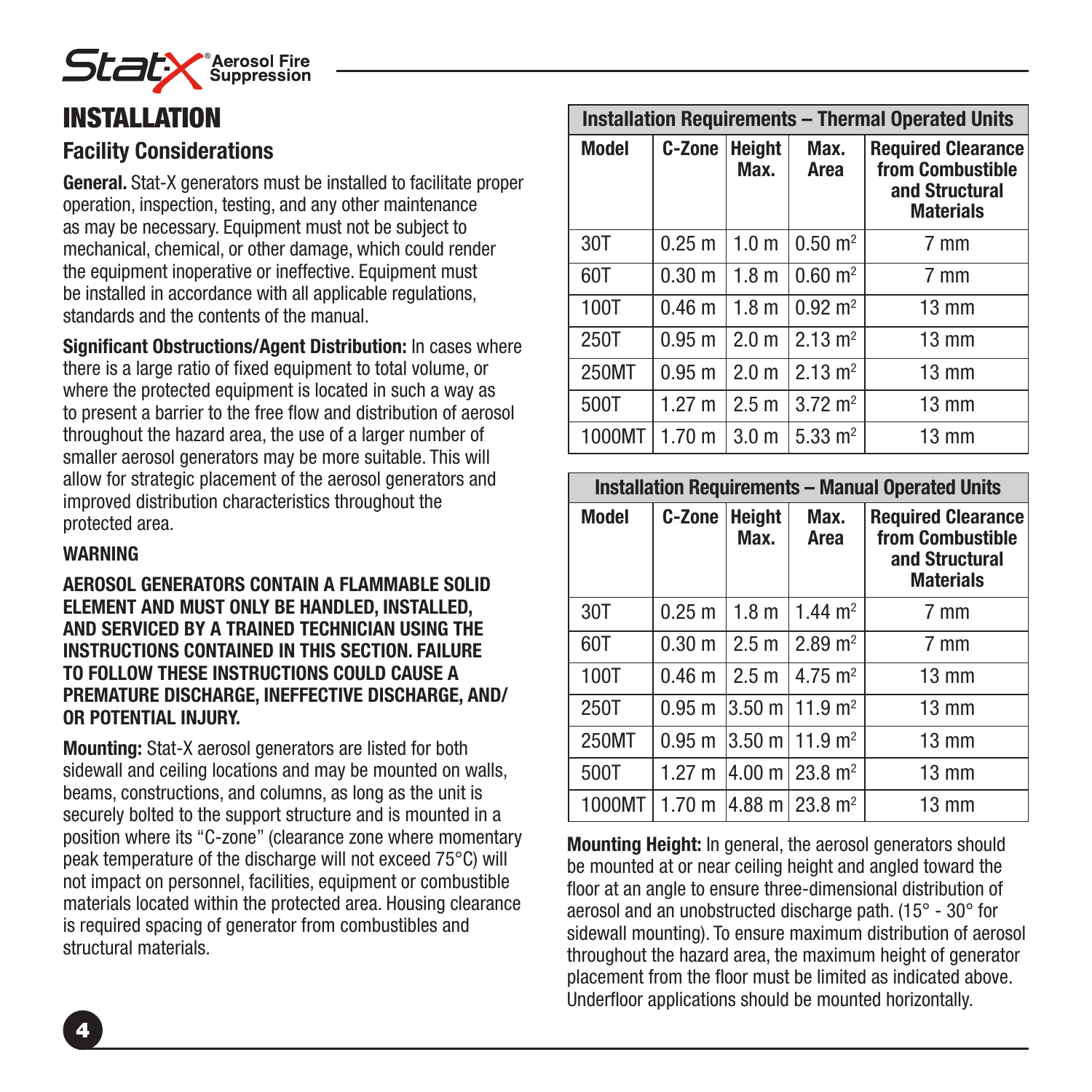**Flow:** Placement of the aerosol generators to ensure proper aerosol flow and distribution is extremely important as each generator functions as a flow nozzle. **Aerosol generators must never be positioned to discharge directly at each other!** This will cause agglomeration of the aerosol particulate, reducing the aerosol's extinguishing effectiveness. **For the same reason, aerosol generators must be positioned to ensure that the aerosol stream does not impinge directly on walls or the sides of equipment being protected.**

**Aerosol Generator Installation.** Stat-X thermal operated aerosol generators must be located **within** the protected enclosure. The following installation instructions must be followed in the exact sequence outlined below to prevent accidental discharge, bodily injury, or property damage.

#### **NOTE: THERMALLY OPERATED MODELS ARE TO BE INSTALLED AS A SINGLE UNIT SYSTEM ONLY. MANUAL OPERATED SYSTEMS MAY USE UP TO A MAXIMUM OF FOUR (4) UNITS.**

1. Position mounting bracket and securely fasten in a location and manner to allow for an unimpeded discharge upon activation, and which ensures the generator will not be subjected to accidental damage or movement.

Care must be taken so that the generator does not directly discharge at close range at the wall, ceiling, or vertical surfaces of the equipment within the hazard area.

2. The unit should be mounted as close as possible to ceiling height in an area that will be exposed to turbulent airflow in the event of a fire and angled to discharge down toward the floor to ensure three-dimensional distribution of aerosol. Potential "dead air" locations should be avoided. In unvented enclosures avoid mounting in a corner as this may become an area of dead air flow.

3. Remove generator from shipping container and inspect integrity of the non-permeable membrane and generator. Do not install if the membrane is ruptured in any way or if the housing has been damaged in shipment.

4. Securely attach generator to the mounting bracket, taking care to ensure that there is adequate room for the detector mechanism and that all bolts are securely tightened in place.

5. Remove shipping caps from both the generator and the thermal detector or manual only release head (supplied separately).

6. Install the thermal detector or manual only release head into the bushing on the top of the generator taking care not to damage the threads. The detector will "bottom" into the bushing when properly installed hand tight.

#### **Additional Steps When Connecting To Manual Release Cotter Pin:**

7. Manual release cable pull systems include a cable with T-handle and wall/panel bulkhead mounting hardware.

8. Run pull cable along enclosure wall in the shortest path possible to the generator while taking care to respect the maintenance envelopes of equipment inside the enclosure. The number of cable bends should be minimized as these increase pull force. The minimum cable bend radius must also be respected to avoid jamming or increasing the friction of the internal sliding cable rope core. Anchor the pull cable on the enclosure wall with suitable cable tie mounts at regularly spaced intervals such that the pull cable jacket is firmly immoveable. Cable tie mounts must be suitable for permanent mounting on the enclosure surface. Typical mounts are of the adhesive backed type if surface is painted or screw mount type if adhesives are not suitable.

9. Loop (if possible) excess cable length while respecting the bend radius. This will allow additional cable length to be available to remove the permanently crimped cable eye terminal sleeve from the manual release actuator cotter pin should it be necessary to remove the generator for servicing or replacement.

10. Measure pull cable core length to cotter pin at the manual actuator, and cut cable core to length, keeping into consideration the location of the closest cable tie mount.

It is important that the free end of the pull cable outer jacket is firmly anchored and immoveable relative to the manual actuator on the generator. The only moving parts should be the steel cable core sliding inside the cable jacket and the cotter pin on the actuator.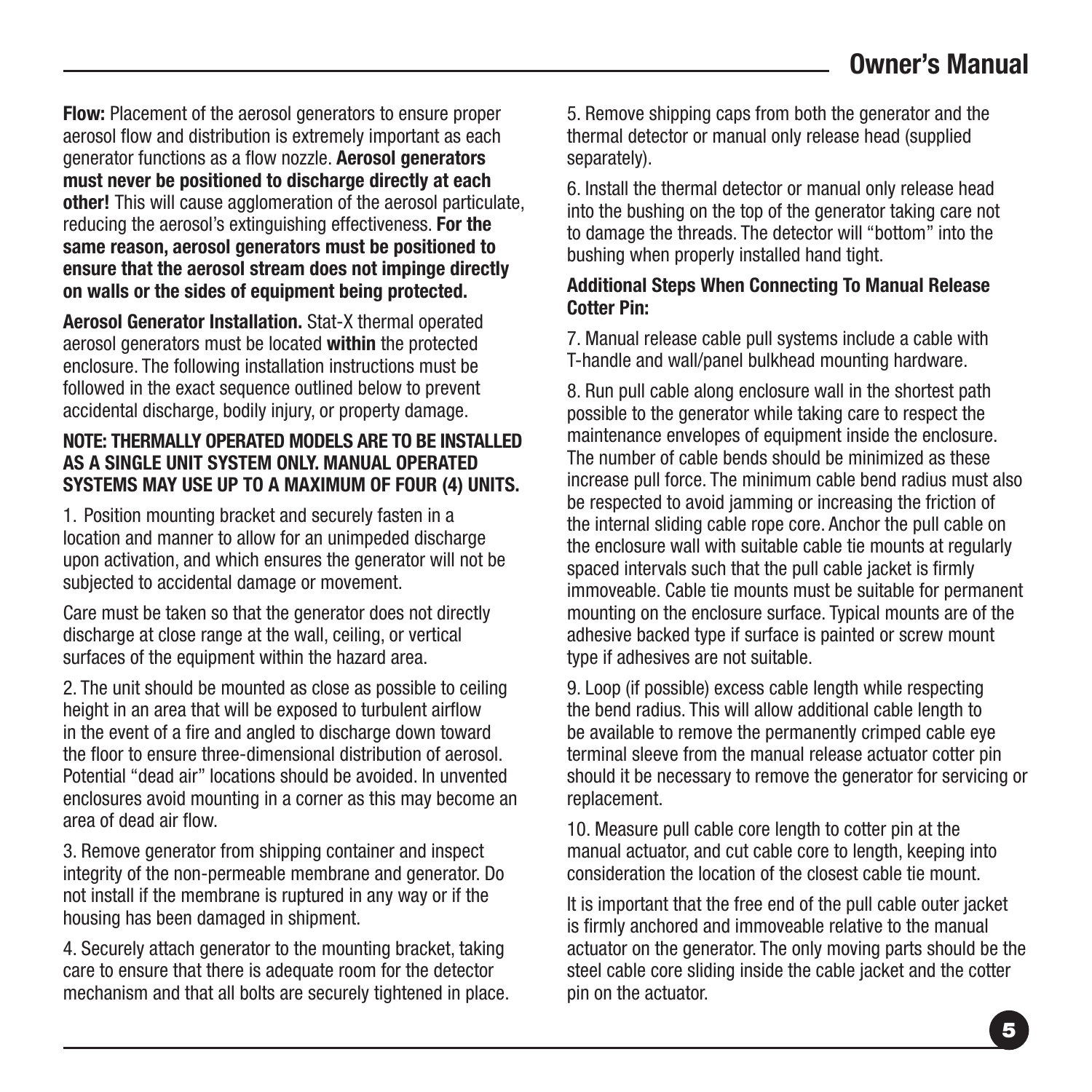

11. Strip the cable jacket and expose approximately two (2) inches of cable core (or the travel length necessary to pull the cotter pin completely from the manual actuator). Carefully insert the exposed cable core through the cotter pin on the actuator, form a tight loop, insert the core into the cable sleeve, and firmly crimp the sleeve to form a pull cable eye terminal. Ensure that the axis of the cable core and cable jacket is aligned with the pull direction of the cotter pin.

#### **NOTE: DURING CABLE PULL RELEASE INSTALLATION, EXTRA CARE SHOULD BE EXERCISED NOT TO PULL OUT THE MANUAL ACTUATOR RELEASE COTTER PIN FROM ACTUATOR. THIS WILL CAUSE THE GENERATOR TO ACTIVATE. PULL FORCE IS LOW FOR A SINGLE GENERATOR INSTALLATION. SOME INSTALLERS PREFER THE USE OF A CARABINER SNAP HOOK BETWEEN THE ACTUATOR COTTER PIN AND THE PULL CABLE EYE.**

12. Tie the cable jacket to the last cable tie mount closest to the manual actuator ensuring that the cable pull direction is aligned with the cotter pin, and that the cable pull jacket is firmly immoveable at the terminal end. The cotter pin should be under tension when crimped to the pull cable and pull cable eye terminal should not "dangle" loose when fitted to the cotter pin.

13. The cable pull assembly at the manual actuator should be installed such that the exposed cable core (or cable jacket) will not be struck, pulled, or pushed in a manner that can cause the cotter pin to be pulled from the manual actuator head. The final cable tie mount should be located as close as possible to the manual actuator.

Post Installation Checkout: After the Stat-X generators have been installed perform the following inspection and tests:

1. Verify generator(s) is the correct size and installed per the installation drawings.

2. Verify generator(s) mounting bracket is properly installed and that all fittings are tight.

3. Verify generator(s) is positioned properly; check for obstructions in the path of the aerosol discharge stream.

4. Generator(s) must be installed such that they cannot cause personnel injury upon activation.

5. All acceptance testing shall be in accordance with any applicable standards and the authority having jurisdiction.

# **OPERATION**

**Aerosol Generator.** A solid charge of the aerosol composition is contained within the sealed generator. Upon activation of the initiator, the charge begins a controlled burn producing an ultra-fine aerosol. The aerosol passes through a cooling bed where the temperature of the aerosol is rapidly reduced before it escapes through the discharge ports of the generator at low pressure. Generator placement within the hazard area must provide proper flow and distribution of the highly effective aerosol within the protected area.

**Thermal Detector.** The thermal detector supplied with the aerosol generator is rated to activate at a specified activation temperature. Upon reaching the activation temperature, a small eutectic element within the detector deforms allowing release of a spring-loaded pin which activates the aerosol generator. Detection units are available with varying temperature options. Placement of the unit at the top of the enclosure ensures the fastest possible reaction to heat buildup in the event of a fire.

The detector is best located in an area that will be exposed to turbulent airflow in the event of a fire; (i.e. near a vent opening). In un-vented enclosures avoid mounting in the corner as this may be an area of dead air flow.

### **WARNING**

#### **ENSURE FIRE IS COMPLETELY EXTINGUISHED BEFORE VENTILATING AREA. BEFORE PERFORMING POST FIRE MAINTENANCE PROCEDURES REFER TO THE MATERIAL SAFETY DATA SHEET.**

**Post Discharge Operation:** After discharge of a Stat-X fire suppression generator(s), qualified fire suppression system maintenance personnel must perform maintenance and system verification procedures outlined in this manual.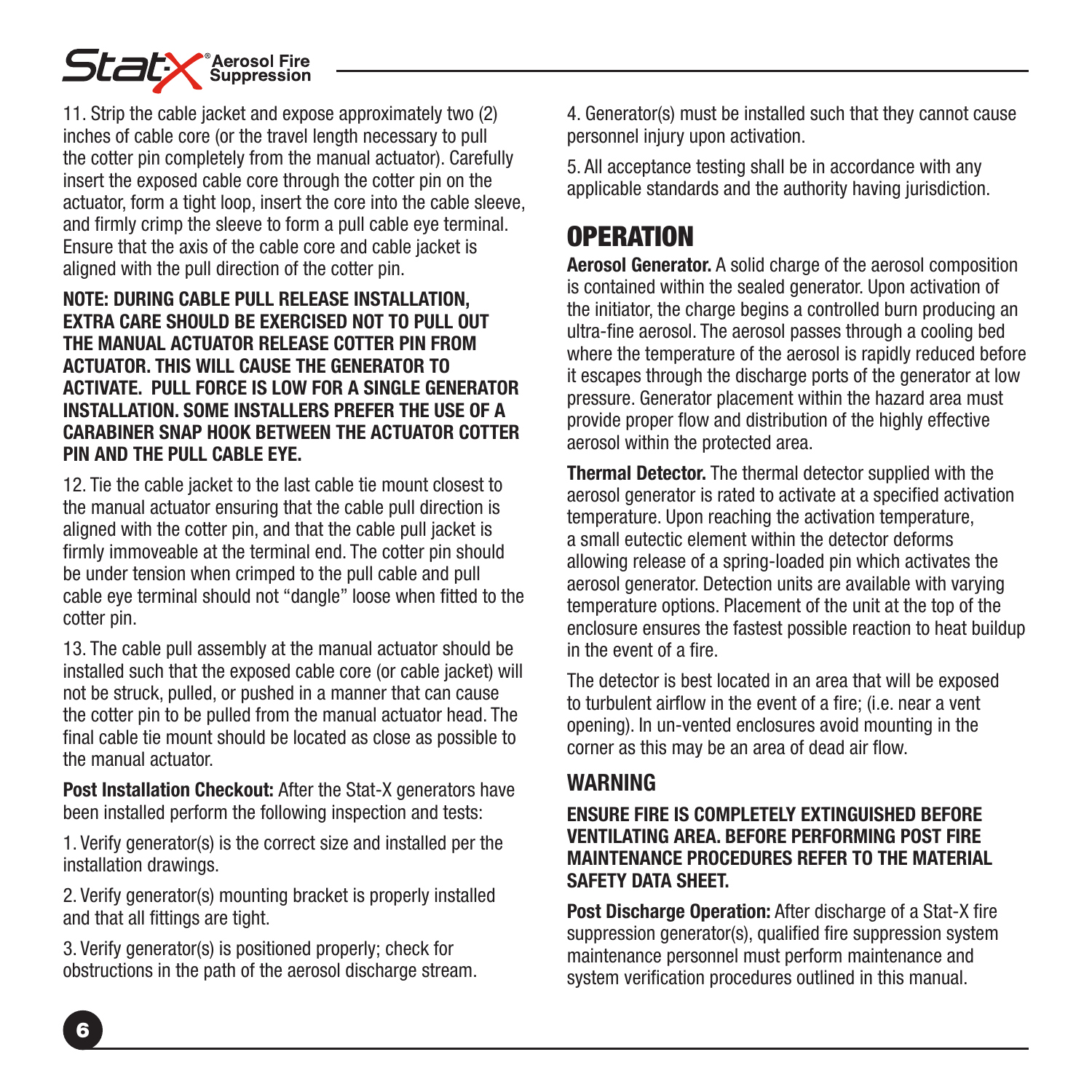The following procedures must be followed in the exact sequence to maintain and re-commission a Stat-X suppression system:

1. After discharge, allow a minimum holding time of ten (10) minutes

2. Always be sure to have backup portable extinguishers

at hand for use in the event of re-ignition.

3. Vent the area thoroughly by operating the ventilation system, by fan extraction, or by opening doors and windows. To avoid unwanted inhalation of fire by-products and aerosol, a protective breathing apparatus or mask should be worn if it is necessary to enter prior to complete ventilation of the hazard volume.

4. Inspect the area to ensure the fire is completely extinguished and that there are no localized hot spots or other sources of re-ignition.

5. Remove spent generators, being sure to wear gloves or other hand protection. The generators will remain quite warm for an extended period after discharge.

6. Dispose of spent generators according to applicable federal, state, and local regulations.

7. Contact your authorized Stat-X distributor immediately for replacement generators. Replacement and commissioning should only be undertaken by trained personnel.

8. Refer to the Stat-X post discharge clean-up and system re-commissioning guide, document P/N 19006 for manufacturer clean-up recommendations.

# **MAINTENANCE**

**General:** To ensure proper operation of your fire suppression system: Stat-X suppression generator(s) require a systematic maintenance program. A periodic maintenance schedule must be instituted including an inspection log updated and maintained for reference. The log should, at a minimum, record the: (1) inspection interval, (2) inspection procedure performed, (3) maintenance performed, if any, as a result of inspection, and (4) name of the person, and company, performing the inspection and/or maintenance.

**Preventive Maintenance:** Fireaway suggests that a preventive maintenance program require, at a minimum, the following schedule:

| <b>Schedule</b> | <b>Requirement</b>                                  |
|-----------------|-----------------------------------------------------|
| Every 6 Months  | Visual inspection of components and<br>generator(s) |
|                 | Inspect bracketing and position<br>of generator     |
|                 | Perform tests of system                             |
| Every 15 Years  | Replace generator(s) per date code<br>on label      |

### **Inspection Procedures Every Six Months**

1. Make a general visual inspection of all aerosol generators for damaged or missing parts.

2. Ensure there are no obstacles inhibiting the proper operation of the aerosol generators or distribution of the aerosol in the event of a fire.

3. Test the entire system for functionality and possible faulty components.

**Replacement/Removal from Service:** The aerosol generators have an installed service life of 15 years.

They are to be replaced 15 years from the Date Code in the lower right corner of the product label. The Date Code appears as follows, the left most 2-digit numeric character represents the year and the numeric series on the right represents the month of shipment from the factory:

18 19 20 21 1 2 3 4 5 6 7 8 9 10 11 12

 $18 = 2018$ ,  $19 = 2019$ ,  $20 = 2020$ , etc. A unit marked 18 12, for example, would have shipped in December 2018.